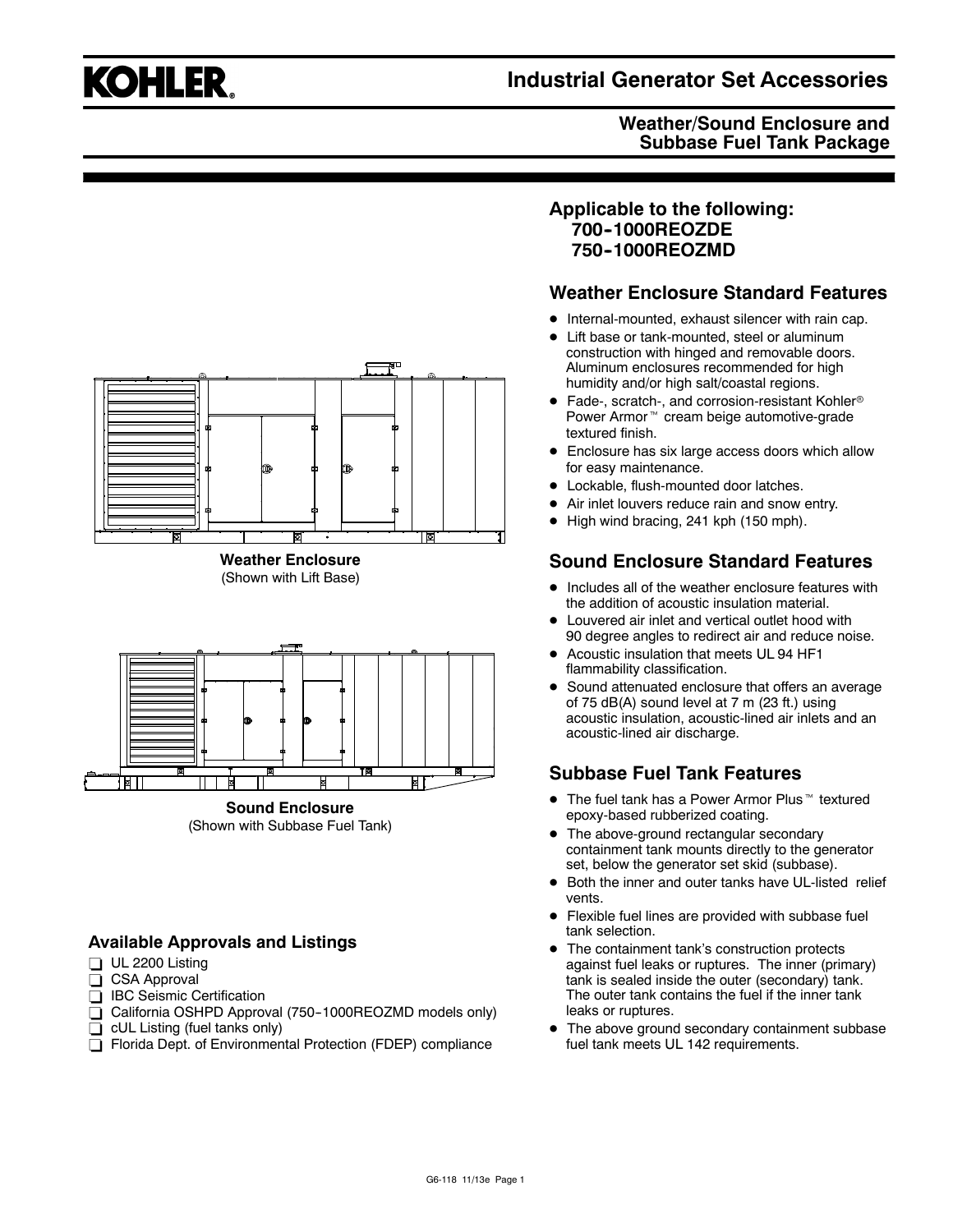## **Weather Enclosure**



## **Weather Enclosure Features**

- Available in steel (14 gauge) or aluminum (3 mm [0.125 in.]) formed panel, solid construction. Preassembled package offering corrosion resistant (aluminum), dent resilient structure mounting directly to lift base or fuel tank.
- $\bullet$  Power Armor<sup> $m$ </sup> automotive-grade finish resulting in advanced corrosion and abrasion protection as well as enhanced edge coverage and color retention.
- $\bullet$  Internal exhaust silencer. Offers maximum component life, operator safety, and includes rain shield and cap.

**NOTE:** Installing an additional length of exhaust tail pipe may increase backpressure levels. Please refer to the generator set spec sheet for the maximum backpressure value.

- **•** Service access. Multi-personnel doors for easy access to generator set control and servicing of the fuel fill, fuel gauge, oil fill, and battery.
- Cooling/Combustion Air Intake
	- $\circ$  Weather protective designs using fixed air inlet louvers. Sized for maximum cooling airflow.
- Cooling Air Discharge
	- $\circ$  Weather protective design featuring horizontal air discharge. Exhausts air through a removable punched air outlet grille.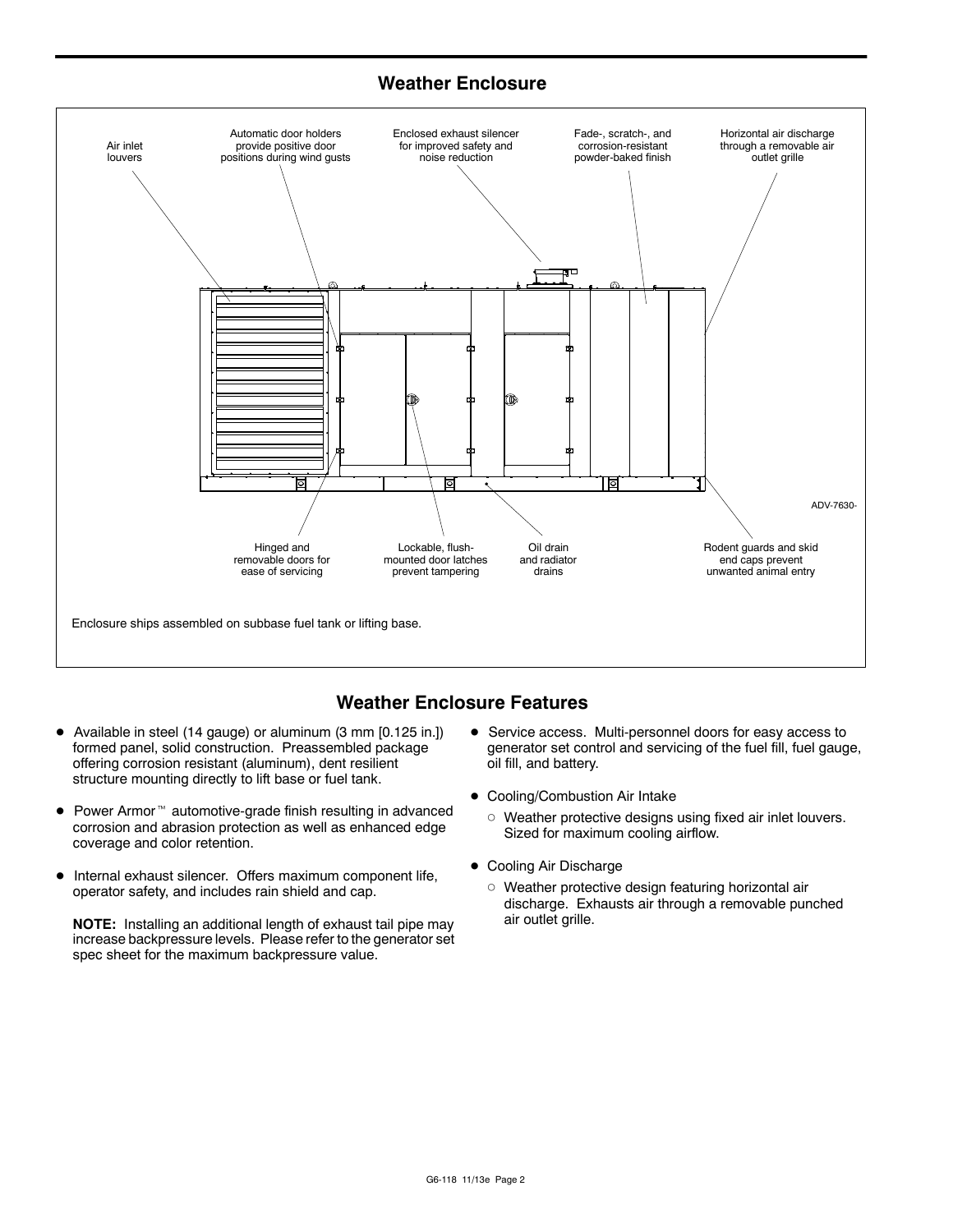## **Sound Enclosure**



## **Sound Enclosure Features**

- Available in steel (14 gauge) or aluminum (3 mm [0.125 in.]) formed panel, solid construction. Preassembled package offering corrosion resistant (aluminum), dent resilient structure mounting directly to lift base or fuel tank.
- $\bullet$  Power Armor<sup> $m$ </sup> automotive-grade finish resulting in advanced corrosion and abrasion protection as well as enhanced edge coverage and color retention.
- $\bullet$  Interchangeable modular panel construction. Allows complete serviceability or replacement without compromising enclosure design.
- $\bullet$  Internal exhaust silencer offering maximum component life and operator safety.

**NOTE:** Installing an additional length of exhaust tail pipe may increase backpressure levels. Please refer to the generator set spec sheet for the maximum backpressure value.

- $\bullet$  Attenuated design. Acoustic insulation UL 94 HF1 listed for flame resistance.
- **•** Service access. Multi-personnel doors for easy access to generator set control and servicing of the fuel fill, fuel gauge, oil fill, and battery.
- Cooling/combustion air intake. Attenuated models offering fixed air inlet louvers. The 75 dB(A) models include acoustic insulation lining with urethane film.
- $\bullet$  Cooling air discharge. Attenuated models offering a 90 $^{\circ}$ vertical air outlet. Redirects cooling air up and above enclosures to reduce noise ambient; 75 dB(A) models include acoustic insulation with urethane film.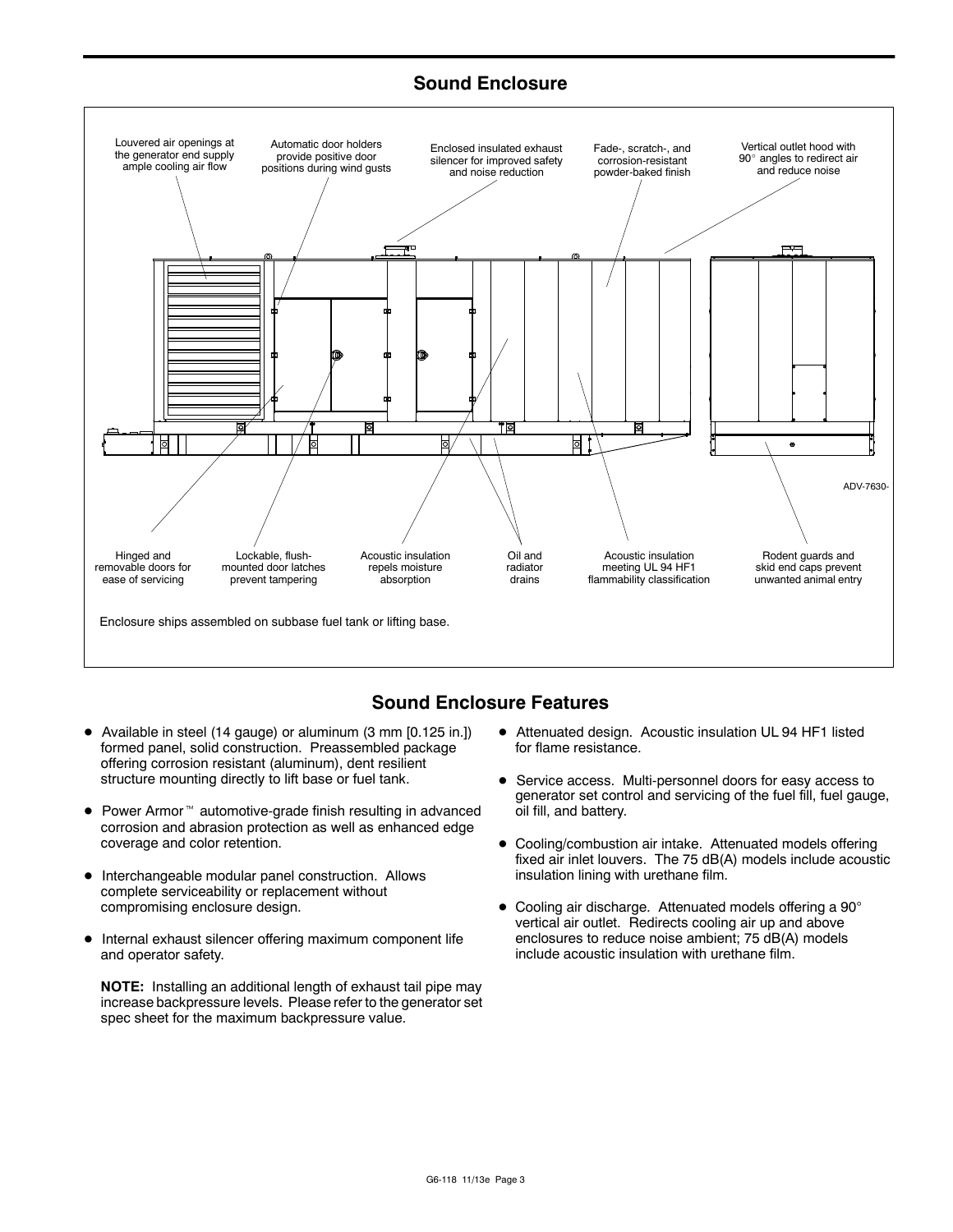

## **Weather and Sound Enclosure Options**

#### **Enclosure Design Options**

- $\Box$  Weather Enclosure
- Sound Enclosure
- $\Box$  Aluminum Construction
- Steel Construction
- □ IBC Seismic Certified

#### **Basic Electrical Package (BEP)**

**Distribution Panel/Load Center.** Prewired AC power distribution of all factory-installed features including block heater, two GFCI-protected internal 120-volt service receptacles, internal lighting, and commercial grade wall switch. The load center is powered by building source power and protected by a main circuit breaker and circuit positions for future expansion. AC power distribution installed in accordance with NEC and all wiring within EMT thin wall conduit. Incandescent lights located within UL-listed fixtures designed for wet locations and two 3-way switches.

- $\Box$  BEP available with single-phase, 100 amp. load center 120/240 VAC.
- $\Box$  BEP available with three-phase, 125 amp. load center 120/208/ 240 VAC.

#### **Enclosure Heater**

**Heater, 5 kW Ceiling Mounted.** Electrical utility heater prewired to load center inside the enclosure. Rated at 17100 Btu includes adjustable louvers offering down flow and horizontal air tuning, built-in thermostat with automatic fan delay controls.

- $\Box$  Heater available in single phase at 240 VAC.
- Heater available in three phase at 208 or 240 VAC.

#### **DC Light Package**

- **DC Light Package (DLP).** Prewired DC light package offering an economical alternative light source within the enclosure, as a complement to the BEP or a source of light when AC power is not available. Battery drain limited with fuse protection and controlled through a 0-60 minute, spring-wound, no-hold timer.
- **External Emergency Stop Switch.** Externally mounted, recessed emergency stop switch.

#### **Motorized Variable Damper and Ventilation**

**Ventilation Fan, 22.6 m3/min. (800 cfm) Wall Mount.** Direct drive 3-blade 305 mm (12 in.) aluminum propeller fan with automatic shutters, driven by a totally enclosed air-over motor housed within a corrosion-resistant housing. Remote thermostatically controlled over a temperature range of  $27^{\circ}$ C to 54°C (80°F to 130°F). All components are prewired and installed.

- $\Box$  Aluminum construction
- $\Box$  Galvanized steel construction

#### **Motorized Air Inlets**

- $\Box$  Aluminum construction
- $\Box$  Galvanized steel construction

#### **Motorized Air Outlets**

- $\Box$  Aluminum construction
- $\Box$  Galvanized steel construction
- Gravity Air Outlet Louver. Louvers closed when unit is not running. After the unit starts, the forced cooling air opens the outlet louvers.

#### **Miscellaneous Package Options**

**Battery Charger, Mounted.** Mounting, prewiring of DC output and AC input when optional BEP is selected. Battery charger located inside the enclosure and accessible through an access door.

**Block Heater Wiring.** Factory-supplied block heater prewired to a junction box providing a convenient location for the customer wiring of the block heater.

- $\Box$  Heater available in single phase at 240 VAC.
- $\Box$  Heater available in three phase at 208 or 240 VAC.
- **Panic Bar** for each latching door. Provides additional safety for individuals working on the generator set while in the enclosure.

#### **Fuel Tank Selection**

- $\Box$  Lifting base for enclosure (no fuel tank selected)
- Fuel tank (see the following pages for features and options)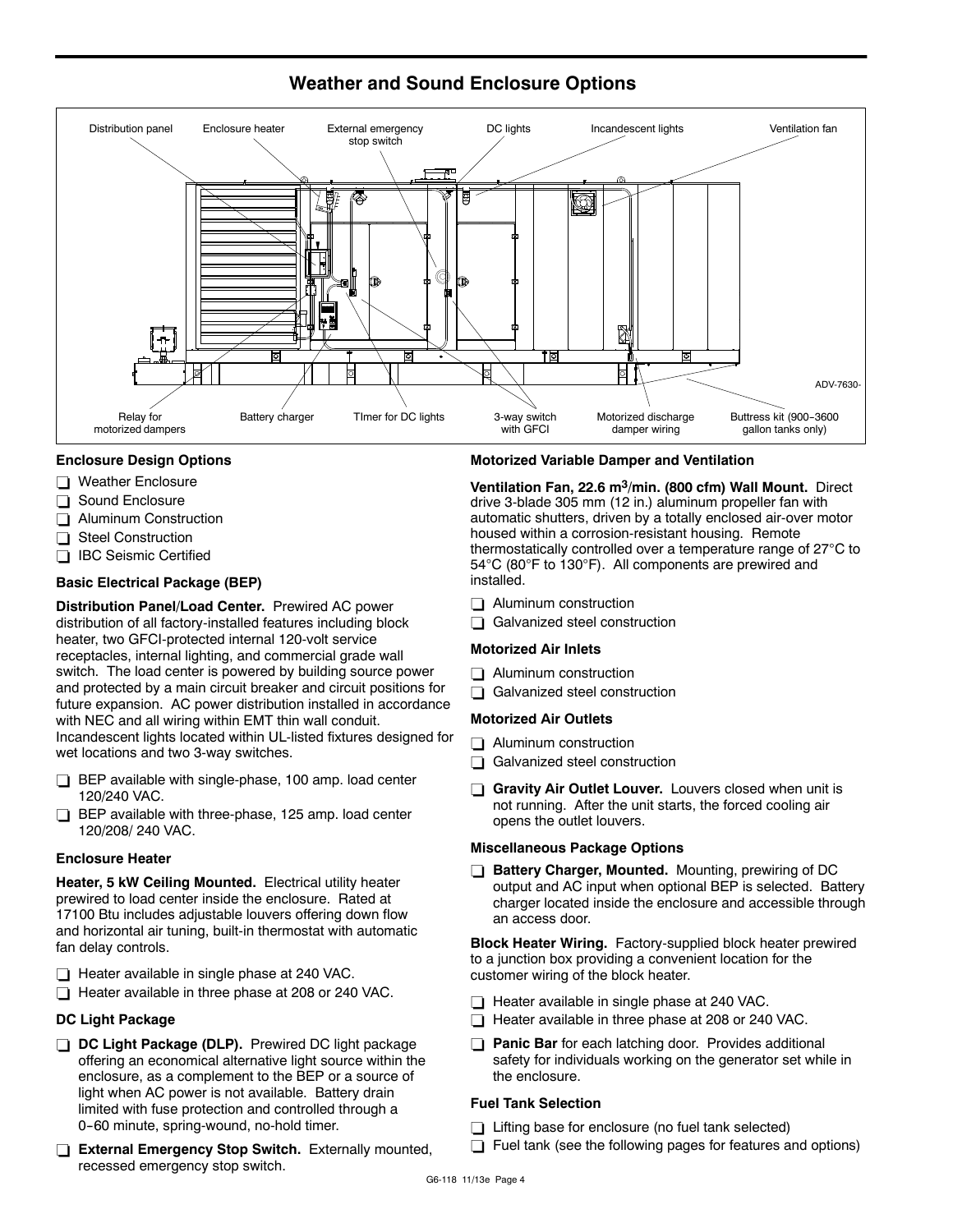## **Subbase Fuel Tank**



## **Standard Subbase Fuel Tank Features**

- Extended operation. Usable tank capacity offers full load standby operation of up to 72 hours.
- $\bullet$  Power Armor Plus  $\mathbb{M}$  textured epoxy-based rubberized coating that creates an ultra-thick barrier between the tank and harsh environmental conditions like humidity, saltwater, and extreme temperatures, and provides advanced corrosion and abrasion protection.
- $\bullet$  UL listed. Secondary containment generator set base tank meeting UL 142 tank requirements.
- NFPA compliant. Designed to comply with the installation standards of NFPA 30 and NFPA 37.
- $\bullet$  Integral external lift lugs. Enables crane with spreader-bar lifting of the complete package (empty tank, mounted generator set, and enclosure) to ensure safety.
- **•** Emergency pressure relief vents. Meets UL requirements; ensures adequate venting of inner and outer tank under extreme pressure and/or emergency conditions.
- $\bullet$  Normal vent with cap. Vent is raised above lockable fuel fill.
- Fuel level sender with fuel level and low and high fuel warning annunciated through the generator set controller.
- Leak detection switch. Annunciates a contained primary tank fuel leak condition at generator set control.
- Electrical stub-up area.
- State tank designed to comply with the Florida Dept. of Environmental Protection (FDEP) File No. EQ-634 installation standards.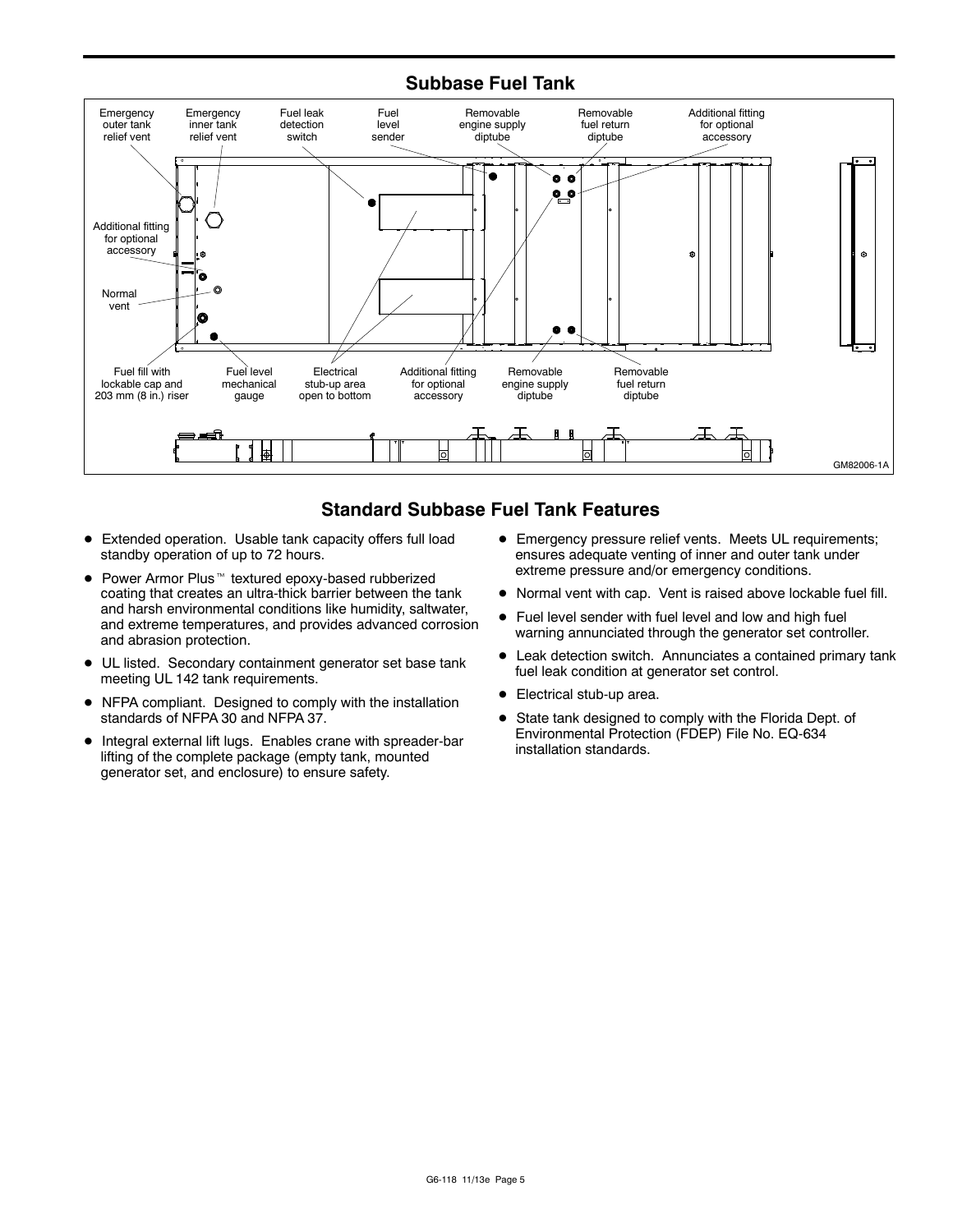## **State Code Subbase Fuel Tank Options**

#### **Bottom Clearance**

 $\Box$  I-beams, provides 106 mm (4.2 in.) of ground clearance

#### **Fuel in Basin Options**

Fuel in basin switch, Florida Dept. of Environmental Protection (FDEP) File No. EQ-682 approved

#### **Fuel Fill Options**

- $\Box$  Fill pipe extension to within 152 mm (6 in.) of bottom of fuel tank
- $\Box$  18.9 L (5 gallon) spill containment with 95% shutoff
- $\Box$  18.9 L (5 gallon) spill containment
- $\Box$  18.9 L (5 gallon) spill containment fill to within 152 mm (6 in.) of bottom of fuel tank
- 28.4 L (7.5 gallon) spill containment, Florida Dept. of Environmental Protection (FDEP) File No. EQ-226 approved
- $\Box$  28.4 L (7.5 gallon) spill containment with 95% shutoff, Florida Dept. of Environmental Protection (FDEP) File No. EQ-226 approved

#### **Fuel Supply Options**

- $\Box$  Fire safety valve (installed on fuel supply line)
- $\Box$  Ball valve (installed on fuel supply line)

#### **Engine Fluid Containment**

 $\Box$  Removable engine fluid containment

#### **High Fuel Level Switch**

- $\Box$  High fuel level switch
- High fuel level switch, Florida Dept. of Environmental Protection (FDEP) File No. EQ-682 approved
- $\Box$  Three alarm panel
- Three alarm panel, Florida Dept. of Environmental Protection (FDEP) approved

#### **Inner Tank Vent Options**

- $\Box$  3.7 m (12 ft.) above grade (without spill containment) normal vent
- $\Box$  3.7 m (12 ft.) above grade (with spill containment) normal vent
- $\Box$  1.4 m (5 ft.) emergency vent

#### **Tank Marking Options**

- $\Box$  Decal, Combustible Liquids Keep Fire Away (qty. 2)
- Decal, NFPA 704 identification (qty. 2)
- $\Box$  Decal, tank number and safe fuel fill height (qty. 2)

#### **Freestanding Stairs**

- $\Box$  Stairs only
- $\Box$  Stairs with platform
- $\Box$  Stairs with catwalk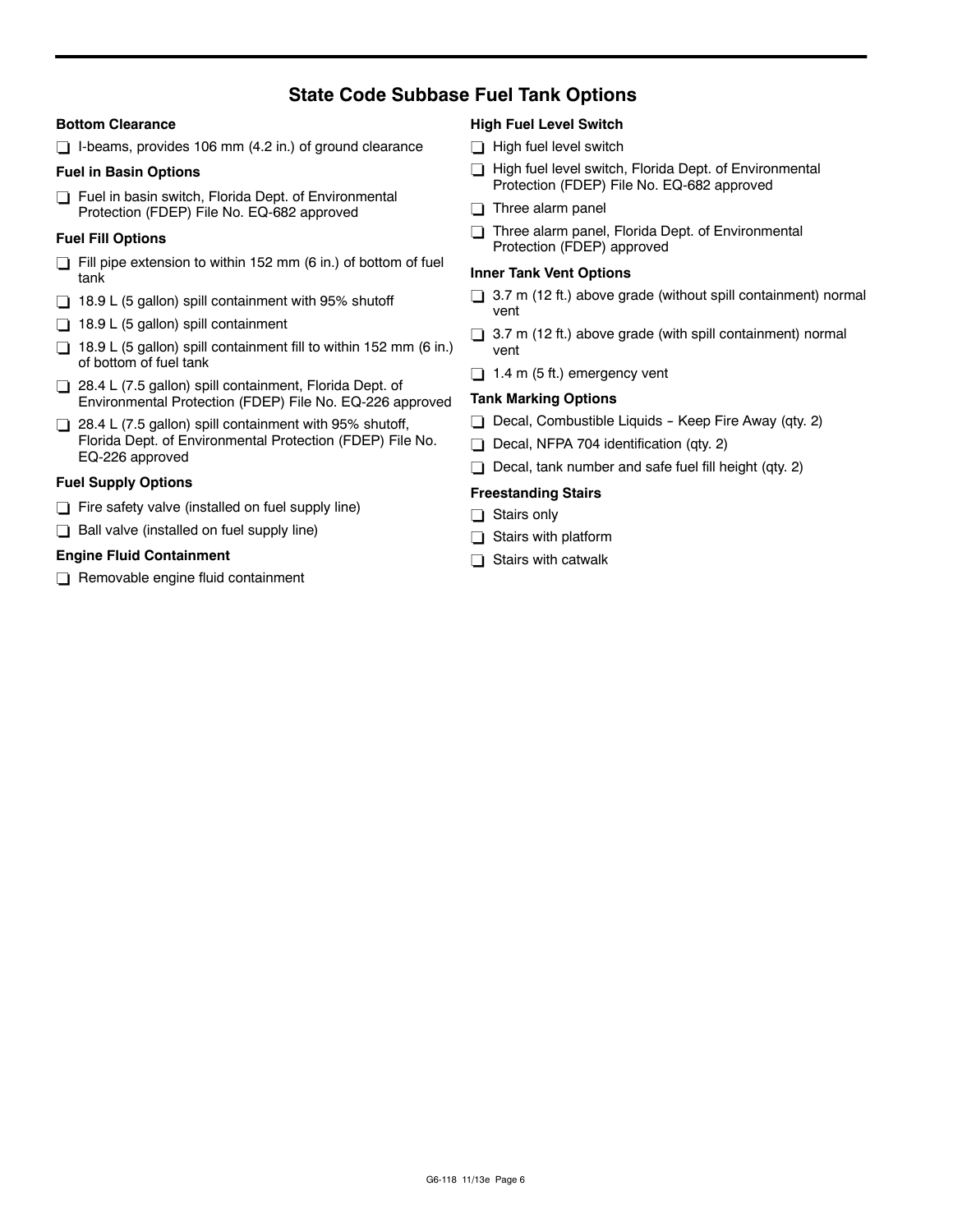|                                             | Est. Fuel<br><b>Supply</b> |             | Weather Enclosure and Subbase Fuel Tank |               |                                       |                                          |                                           | Sound<br><b>Pressure</b>          |
|---------------------------------------------|----------------------------|-------------|-----------------------------------------|---------------|---------------------------------------|------------------------------------------|-------------------------------------------|-----------------------------------|
|                                             | Hours at                   |             | Max. Dimensions, mm (in.)               |               |                                       | Max. Weight, kg (lb.) *                  |                                           | with Full                         |
| <b>Fuel Tank</b><br>Capacity,<br>$L$ (gal.) | 60 Hz<br>w/Full<br>Load    | Length      | Width                                   | Height        | <b>With Steel</b><br><b>Enclosure</b> | <b>With Aluminum</b><br><b>Enclosure</b> | <b>Fuel Tank</b><br>Height,<br>$mm$ (in.) | Load at<br>7 m (23 ft.),<br>dB(A) |
| 700/800REOZDE                               |                            |             |                                         |               |                                       |                                          |                                           |                                   |
| Lifting Base                                | 0                          | 7226 (284)  |                                         | 3250 (128)    | 9680 (21340)                          | 9498 (20940)                             | 254 (10)                                  |                                   |
| (973)<br>3682                               | 12                         |             |                                         | 3301<br>(130) | 12330 (27183)                         | 12148 (26783)                            | 305 (12)                                  |                                   |
| 6679 (1791)                                 | 24                         | 7994 (315)  | 2645 (104)                              | 3504 (138)    | 12756 (28121)                         | 12574 (27721)                            | 508 (20)                                  | 90                                |
| 8215 (2170)                                 | 36                         |             |                                         | 3606 (142)    | (28565)<br>12957                      | 12775 (28165)                            | 610 (24)                                  |                                   |
| 10824 (2859)                                | 48                         |             |                                         | 3910 (154)    | 13318 (29360)                         | 13136 (28960)                            | 914 (36)                                  |                                   |
| 16193 (4278)                                | 72                         | 9567 (377)  |                                         |               | 14316 (31560)                         | 14134 (31160)                            |                                           |                                   |
| 900/1000REOZDE                              |                            |             |                                         |               |                                       |                                          |                                           |                                   |
| Lifting Base                                | 0                          | 7226 (284)  |                                         | 3250 (128)    | 11204 (24700)                         | 11022 (24300)                            | 254 (10)                                  |                                   |
| (973)<br>3682                               | 12                         |             |                                         | (130)<br>3301 | 13854 (30543)                         | 13672 (30143)                            | 305(12)                                   |                                   |
| 6679 (1791)                                 | 24                         | 7994 (315)  | 2645 (104)                              | 3504 (138)    | 14280 (31481)                         | (31081)<br>14098                         | 508 (20)                                  | 89                                |
| 10824 (2859)                                | 36                         |             |                                         |               | 14842 (32720)                         | 14660<br>(32320)                         |                                           |                                   |
| 13970 (3690)                                | 48                         |             |                                         | 3910 (154)    | 15174 (33453)                         | 14992<br>(33053)                         | 914 (36)                                  |                                   |
| 20914 (5525)                                | 72                         | 11430 (450) |                                         |               | 16664 (36738)                         | 16482<br>(36338)                         |                                           |                                   |

# **Enclosure and Subbase Fuel Tank Specifications**

|                                           | Est. Fuel<br><b>Supply</b> |             | <b>Sound Enclosure and Subbase Fuel Tank</b> |                  |                                       |                                          |                                           |                                   |
|-------------------------------------------|----------------------------|-------------|----------------------------------------------|------------------|---------------------------------------|------------------------------------------|-------------------------------------------|-----------------------------------|
|                                           | <b>Hours at</b>            |             | Max. Dimensions, mm (in.)                    |                  | Max. Weight, kg (lb.)                 |                                          |                                           | with Full                         |
| <b>Fuel Tank</b><br>Capacity,<br>L (gal.) | 60 Hz<br>w/Full<br>Load    | Length      | Width                                        | Height           | <b>With Steel</b><br><b>Enclosure</b> | <b>With Aluminum</b><br><b>Enclosure</b> | <b>Fuel Tank</b><br>Height,<br>$mm$ (in.) | Load at<br>7 m (23 ft.),<br>dB(A) |
| 700/800REOZDE                             |                            |             |                                              |                  |                                       |                                          |                                           |                                   |
| <b>Lifting Base</b>                       | 0                          | 8826 (347)  |                                              | 3253 (128)       | 9915 (21860)                          | 9688 (21360)                             | 254 (10)                                  |                                   |
| (973)<br>3682                             | 12                         |             |                                              | 3304 (130)       | 12493 (27543)                         | 12266 (27043)                            | 305 (12)                                  |                                   |
| 6679 (1791)                               | 24                         |             | 2645 (104)                                   | 3507 (138)       | (28481)<br>12919                      | 12692 (27981)                            | 508 (20)                                  | 75                                |
| 8215 (2170)                               | 36                         | 9594 (378)  |                                              | 3609 (142)       | 13120<br>(28925)                      | 12893<br>(28425)                         | 610 (24)                                  |                                   |
| 10824 (2859)                              | 48                         |             |                                              | 3913 (154)       | (29720)<br>13481                      | 13254<br>(29220)                         | 914 (36)                                  |                                   |
| 16193 (4278)                              | 72                         |             |                                              |                  | (31920)<br>14479                      | 14252 (31420)                            |                                           |                                   |
| 900/1000REOZDE                            |                            |             |                                              |                  |                                       |                                          |                                           |                                   |
| Lifting Base                              | 0                          | 8826 (347)  |                                              | 3253 (128)       | (25260)<br>11457                      | 11231 (24760)                            | 254 (10)                                  |                                   |
| 3682<br>(973)                             | 12                         |             |                                              | 3304 (130)       | 14035<br>(30943)                      | 13809<br>(30443)                         | 305 (12)                                  | 76                                |
| 6679 (1791)                               | 24                         | 9594 (378)  |                                              | 3507 (138)       | 14461<br>(31881)                      | 14235<br>(31381)                         | 508 (20)                                  | (900 kW)                          |
| 10824 (2859)                              | 36                         |             | 2645 (104)                                   | 15023<br>(33120) | 14797<br>(32620)                      |                                          | 77                                        |                                   |
| 13970 (3690)                              | 48                         |             |                                              | 3913 (154)       | (33853)<br>15355                      | 15129 (33353)                            | 914 (36)                                  | (1000 kW)                         |
| 20914 (5525)                              | 72                         | 11430 (450) |                                              |                  | (37138)<br>16845                      | 16619 (36638)                            |                                           |                                   |

**Note:** Data in table is for reference only, refer to the respective ADV drawings for details.

**Note:** Refer to TIB-114 for generator set sound data.

\* Max. weight includes the generator set (wet) with largest alternator option, enclosure, silencer, and tank (no fuel).